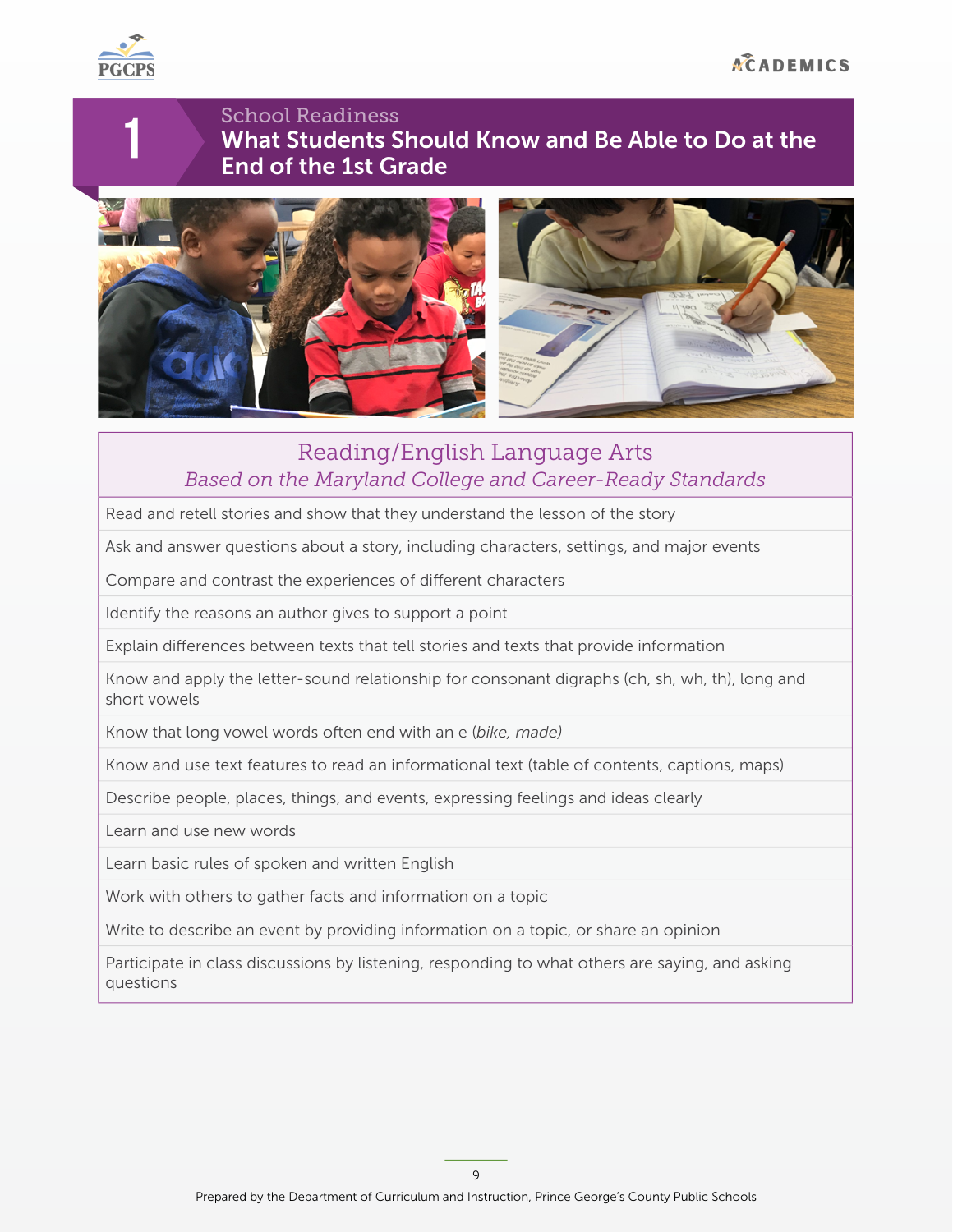

1

### School Readiness What Students Should Know and Be Able to Do at the End of the 1st Grade





# **Mathematics**

Count to 120

Fluently add and subtract within 10

Add and subtract up to 20 using strategies

Represent and solve addition and subtraction problems

Work with addition and subtraction equations

Understand place value and recognize that a two digit number is made up of tens and ones

Measuring length using non-standard measurement tools

Tell and write time to the hour and half-hour

Represent and interpret data

Reason with shapes and their attributes (closed figures, number of sides)

#### Science *Next Generation Science Standards (NGSS)*

Students should be able to use the 3-Dimensions of the NGSS (Science and Engineering Practices, Disciplinary Core Ideas, and Cross-Cutting Concepts) to unpack and explain relevant grade-level phenomena

Describe patterns of the Sun, Moon, and Stars

Construct an argument with supporting evidence about illuminating (light) objects

Use light or sound for communication and investigate making sounds and vibrations

Determine the behavioral patterns of ofspring and their parents that helps with their survival

Construct an argument with supporting evidence to compare plants and animals to their parents

Design solutions for humans to mimic (copy) the survival techniques of plants and animals